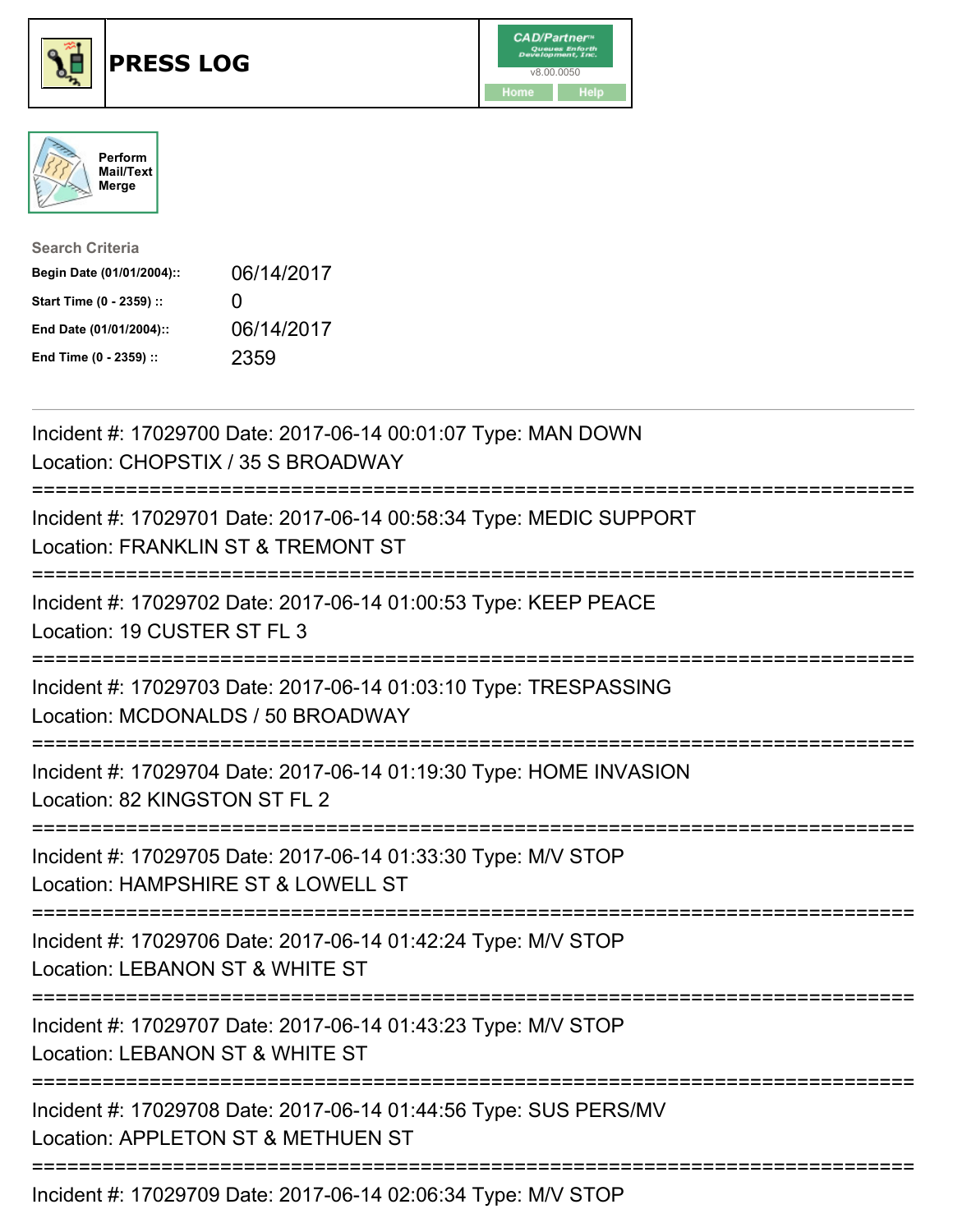| Location: COMMON ST & HAMPSHIRE ST<br>======================                                                                 |
|------------------------------------------------------------------------------------------------------------------------------|
| Incident #: 17029710 Date: 2017-06-14 02:28:20 Type: M/V STOP<br>Location: 60 ISLAND ST<br>================================= |
| Incident #: 17029711 Date: 2017-06-14 02:33:28 Type: M/V STOP<br>Location: FERRY ST & PROSPECT ST                            |
| Incident #: 17029712 Date: 2017-06-14 02:46:56 Type: MAL DAMAGE<br>Location: 8 S BROADWAY                                    |
| Incident #: 17029713 Date: 2017-06-14 02:53:27 Type: MISSING PERS<br><b>Location: 2 BENNINGTON ST</b>                        |
| Incident #: 17029714 Date: 2017-06-14 03:26:28 Type: M/V STOP<br>Location: CROSS ST & HAMPSHIRE ST                           |
| ======================<br>Incident #: 17029715 Date: 2017-06-14 03:38:39 Type: ALARMS<br>Location: 79 CARVER ST              |
| Incident #: 17029716 Date: 2017-06-14 03:42:16 Type: M/V STOP<br>Location: FERRY ST & MARSTON ST                             |
| Incident #: 17029717 Date: 2017-06-14 04:00:24 Type: ALARMS<br>Location: 8 S BROADWAY                                        |
| Incident #: 17029718 Date: 2017-06-14 04:26:06 Type: FIGHT<br>Location: 48 WARREN ST                                         |
| Incident #: 17029719 Date: 2017-06-14 04:36:24 Type: M/V STOP<br>Location: 241 LAWRENCE ST                                   |
| Incident #: 17029720 Date: 2017-06-14 05:31:48 Type: AUTO ACC/PI<br>Location: LAWRENCE POLICE DEPARTMENT / 90 LOWELL ST      |
| Incident #: 17029721 Date: 2017-06-14 06:26:07 Type: M/V STOP<br>Location: MERRIMACK ST & PARKER ST                          |
| Incident #: 17029722 Date: 2017-06-14 06:31:58 Type: ALARMS<br>Location: 16 COOLIDGE ST                                      |
| Incident #: 17029723 Date: 2017-06-14 06:36:11 Type: WARRANT SERVE                                                           |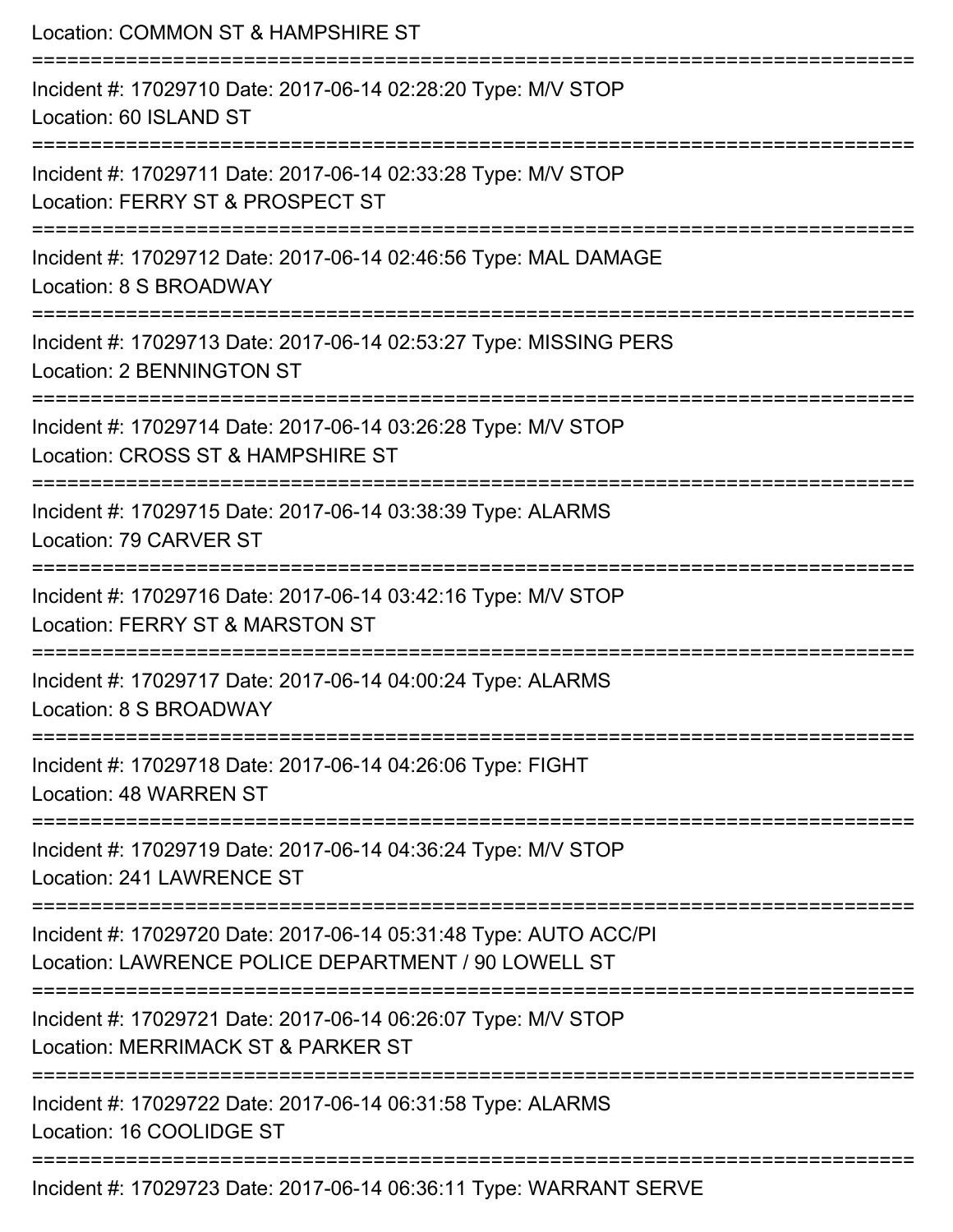| Incident #: 17029724 Date: 2017-06-14 06:38:40 Type: MEDIC SUPPORT<br>Location: 7 LYNN ST               |
|---------------------------------------------------------------------------------------------------------|
| Incident #: 17029725 Date: 2017-06-14 06:55:30 Type: M/V STOP<br>Location: KINGSTON ST & S BROADWAY     |
| Incident #: 17029726 Date: 2017-06-14 07:17:36 Type: M/V STOP<br>Location: MARKET ST & PARKER ST        |
| Incident #: 17029727 Date: 2017-06-14 07:19:39 Type: M/V STOP<br>Location: MARKET ST & PARKER ST        |
| Incident #: 17029728 Date: 2017-06-14 07:28:56 Type: M/V STOP<br>Location: BROADWAY & WATER ST          |
| Incident #: 17029729 Date: 2017-06-14 07:34:07 Type: LARCENY/PAST<br>Location: 354 MERRIMACK ST         |
| Incident #: 17029730 Date: 2017-06-14 08:02:25 Type: INVESTIGATION<br>Location: 90 E HAVERHILL ST       |
| Incident #: 17029731 Date: 2017-06-14 08:48:35 Type: SUS PERS/MV<br>Location: 67 AMHERST ST             |
| Incident #: 17029732 Date: 2017-06-14 08:51:38 Type: UNWANTEDGUEST<br>Location: 354 S BROADWAY FL 1     |
| Incident #: 17029733 Date: 2017-06-14 08:55:23 Type: GENERAL SERV<br>Location: 35 COMMON ST FL 3        |
| Incident #: 17029734 Date: 2017-06-14 09:23:17 Type: SUS PERS/MV<br>Location: 430 CANAL ST              |
| Incident #: 17029735 Date: 2017-06-14 09:42:45 Type: AUTO ACC/NO PI<br>Location: 500 MERRIMACK ST       |
| Incident #: 17029736 Date: 2017-06-14 09:45:14 Type: ALARM/BURG<br>Location: BAVARIAN CLUB / 41 KNOX ST |
| Incident #: 17029737 Date: 2017-06-14 09:47:54 Type: MEDIC SUPPORT                                      |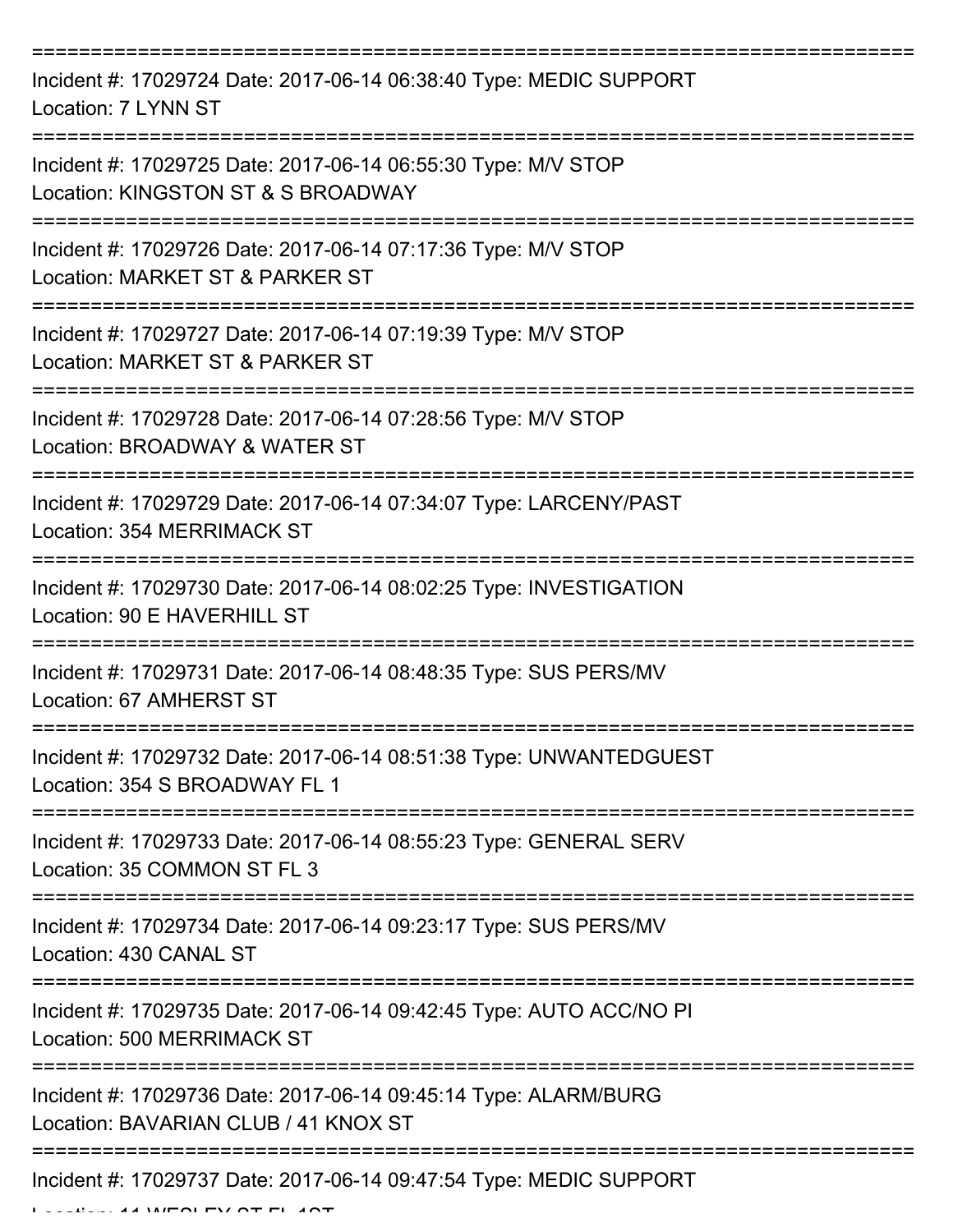| Incident #: 17029738 Date: 2017-06-14 09:52:22 Type: LARCENY/PAST<br>Location: CITY OF LAW ECON. DEVEL CORP / 225 ESSEX ST FL 3RDFL |
|-------------------------------------------------------------------------------------------------------------------------------------|
| Incident #: 17029739 Date: 2017-06-14 09:55:10 Type: M/V STOP<br>Location: BROADWAY & HAVERHILL ST                                  |
| Incident #: 17029740 Date: 2017-06-14 10:10:24 Type: CK WELL BEING<br>Location: 102 BERNARD AV                                      |
| Incident #: 17029741 Date: 2017-06-14 10:13:19 Type: ALARMS<br>Location: 525 S BROADWAY                                             |
| Incident #: 17029742 Date: 2017-06-14 10:30:07 Type: M/V STOP<br>Location: NH CH9H121 / S UNION ST & WINTHROP AV                    |
| Incident #: 17029743 Date: 2017-06-14 10:31:08 Type: LOCKOUT<br>Location: 73 WINTHROP AV                                            |
| Incident #: 17029744 Date: 2017-06-14 10:35:56 Type: SUS PERS/MV<br>Location: 351 ESSEX ST                                          |
| Incident #: 17029745 Date: 2017-06-14 10:36:49 Type: FIGHT<br>Location: 120 BROADWAY                                                |
| Incident #: 17029746 Date: 2017-06-14 11:07:13 Type: ALARMS<br>Location: 41 KNOX ST                                                 |
| Incident #: 17029747 Date: 2017-06-14 11:14:26 Type: WARRANT SERVE<br>Location: 91 EMMETT ST                                        |
| Incident #: 17029748 Date: 2017-06-14 11:33:37 Type: CK WELL BEING<br>Location: GUILMETTE SCHOOL / 80 BODWELL ST                    |
| Incident #: 17029749 Date: 2017-06-14 11:41:15 Type: M/V STOP<br>Location: CHESTNUT ST & SHORT ST                                   |
| Incident #: 17029750 Date: 2017-06-14 11:57:32 Type: MAL DAMAGE<br>Location: 44 CENTRE ST                                           |
| Incident #: 17029751 Date: 2017-06-14 12:05:43 Type: M/V STOP                                                                       |

Location: E WACHI ISETTS AV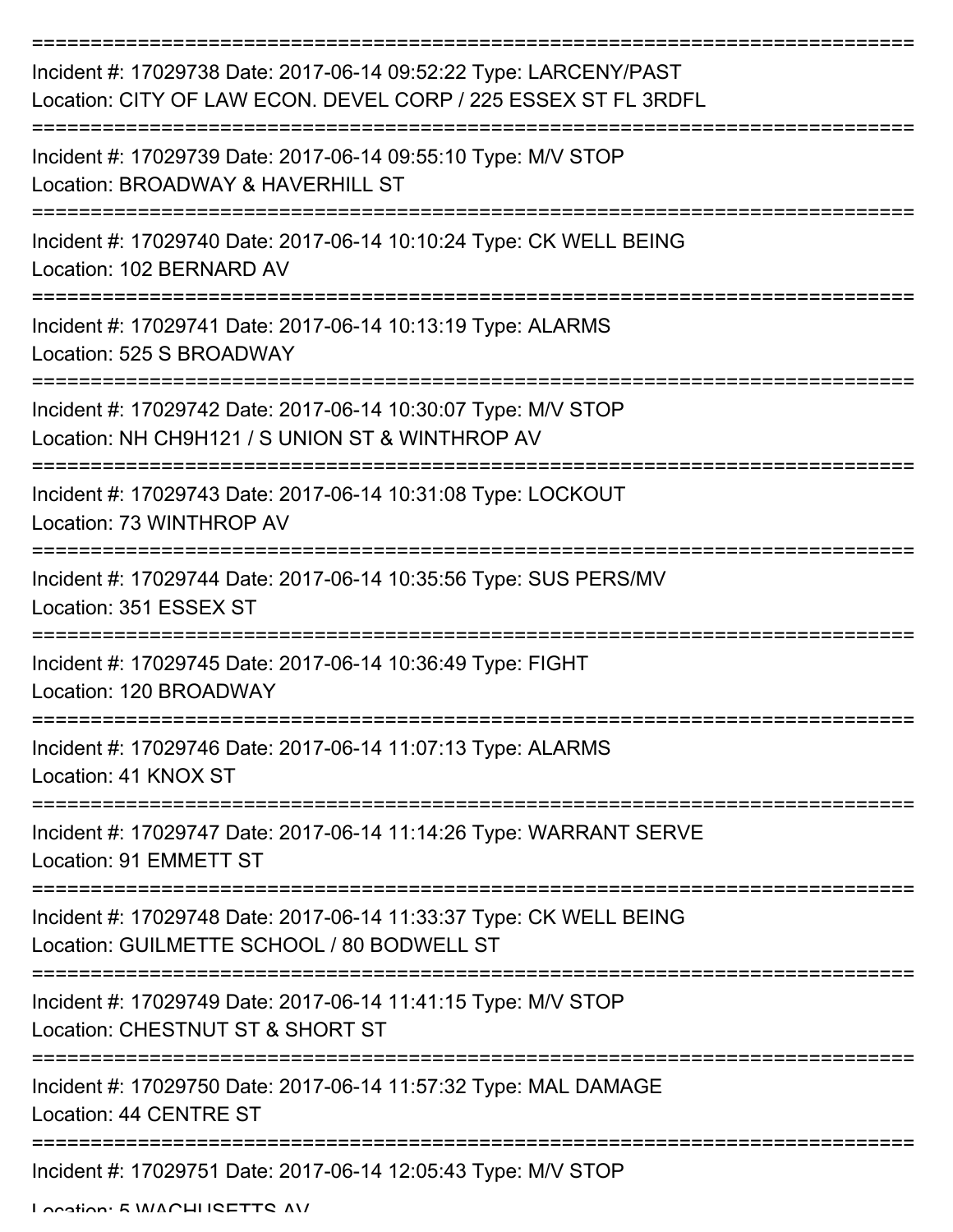| Incident #: 17029753 Date: 2017-06-14 12:11:08 Type: LARCENY/PAST<br>Location: LAWRENCE DISTRICT COURT / 381 COMMON ST |
|------------------------------------------------------------------------------------------------------------------------|
| Incident #: 17029752 Date: 2017-06-14 12:11:14 Type: 911 HANG UP<br>Location: 14 BEACON AV #BLDG 52 FL APT RIGHT       |
| Incident #: 17029754 Date: 2017-06-14 12:15:11 Type: M/V STOP<br>Location: 93 BEACON                                   |
| Incident #: 17029755 Date: 2017-06-14 12:21:08 Type: MEDIC SUPPORT<br>Location: 475 BROADWAY                           |
| Incident #: 17029756 Date: 2017-06-14 12:22:58 Type: M/V STOP<br>Location: 93 BEACON ST<br>==========                  |
| Incident #: 17029757 Date: 2017-06-14 12:27:46 Type: M/V STOP<br>Location: FRANKLIN ST & METHUEN ST                    |
| Incident #: 17029758 Date: 2017-06-14 12:30:56 Type: SUS PERS/MV<br>Location: PRONTO PIZZA / 65 S UNION ST             |
| Incident #: 17029759 Date: 2017-06-14 12:33:34 Type: TRESPASSING<br>Location: GROTON ST                                |
| Incident #: 17029760 Date: 2017-06-14 12:40:36 Type: ASSSIT OTHER PD<br>Location: 182 SARATOGA ST                      |
| Incident #: 17029761 Date: 2017-06-14 12:41:00 Type: LOUD NOISE<br>Location: 105 HAWTHORNE WAY #219                    |
| Incident #: 17029762 Date: 2017-06-14 12:41:55 Type: TOW OF M/V<br>Location: JACKSON ST & METHUEN ST                   |
| Incident #: 17029763 Date: 2017-06-14 12:43:33 Type: SUS PERS/MV<br>Location: 22 WOODLAND ST                           |
| Incident #: 17029764 Date: 2017-06-14 13:09:08 Type: AUTO ACC/NO PI<br><b>Location: 265 MERRIMACK ST</b>               |
| Incident #: 17029765 Date: 2017-06-14 13:09:14 Type: HIT & RUN M/V<br>Location: WALK IN WALK IN / 525 ESSEX ST         |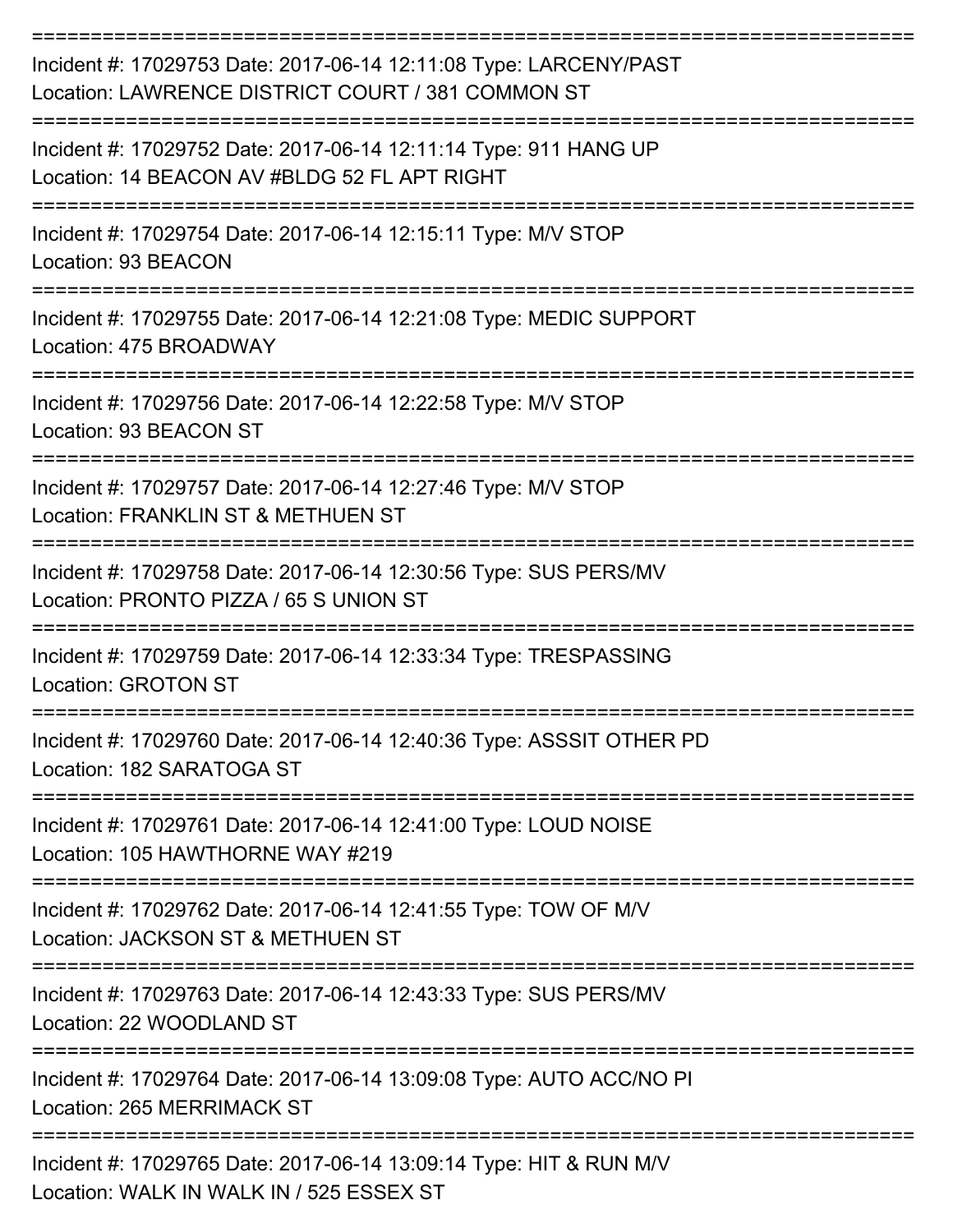| Incident #: 17029766 Date: 2017-06-14 13:12:39 Type: INVESTIGATION<br>Location: 27 FOSTER ST                    |
|-----------------------------------------------------------------------------------------------------------------|
| Incident #: 17029767 Date: 2017-06-14 13:19:59 Type: COURT DOC SERVE<br>Location: 15 UNION ST                   |
| Incident #: 17029768 Date: 2017-06-14 13:20:48 Type: SUS PERS/MV<br>Location: BOSTON MARKET / 435 WINTHROP AV   |
| Incident #: 17029769 Date: 2017-06-14 13:27:03 Type: SUS PERS/MV<br><b>Location: HOLLY ST</b>                   |
| Incident #: 17029770 Date: 2017-06-14 13:27:08 Type: AUTO ACC/PI<br>Location: GENERAL ST & PROSPECT ST          |
| Incident #: 17029771 Date: 2017-06-14 13:29:01 Type: AUTO ACC/NO PI<br>Location: N PARISH RD & PHILLIPS ST      |
| Incident #: 17029772 Date: 2017-06-14 13:37:07 Type: B&E/PAST<br>Location: 2 MUSEUM SQ #1011                    |
| Incident #: 17029773 Date: 2017-06-14 13:39:33 Type: SEIZED PROP<br>Location: 90 E HAVERHILL ST                 |
| Incident #: 17029774 Date: 2017-06-14 13:48:33 Type: SUS PERS/MV<br>Location: 200 COMMON ST                     |
| Incident #: 17029775 Date: 2017-06-14 13:51:08 Type: M/V STOP<br>Location: 344 HAVERHILL ST                     |
| Incident #: 17029776 Date: 2017-06-14 14:01:48 Type: KEEP PEACE<br>Location: 16 HOBSON ST                       |
| Incident #: 17029777 Date: 2017-06-14 14:42:57 Type: SUS PERS/MV<br>Location: ARLINGTON ST & CHELMSFORD ST      |
| Incident #: 17029778 Date: 2017-06-14 14:57:00 Type: KEEP PEACE<br>Location: WALK IN WALK IN / 21 DOYLE ST FL 3 |
| Incident #: 17029780 Date: 2017-06-14 15:04:05 Type: ANIMAL COMPL<br><b>Location: 354 MERRIMACK ST</b>          |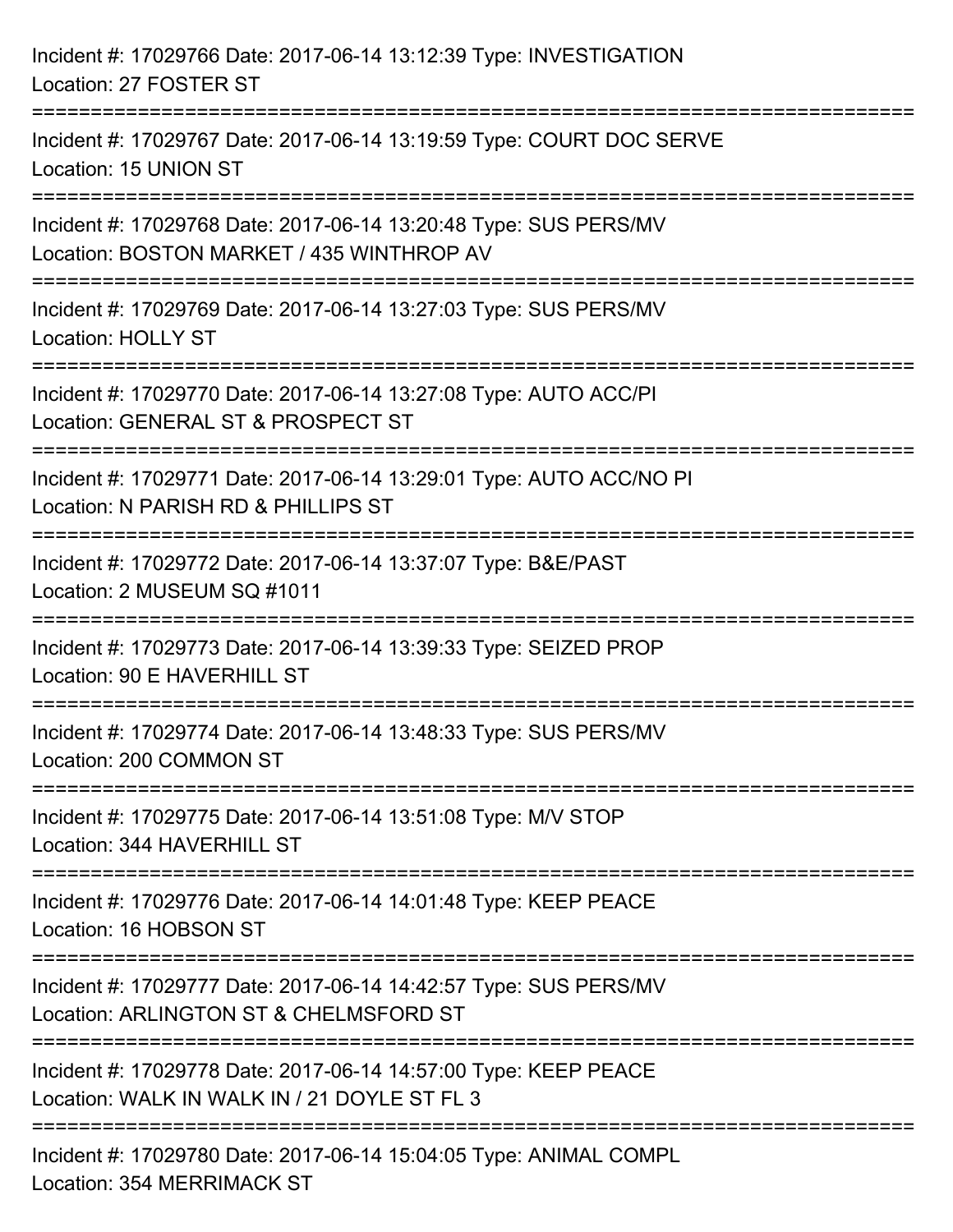| Incident #: 17029779 Date: 2017-06-14 15:04:29 Type: RECOV/STOL/MV<br>Location: 44 PARK ST                                           |
|--------------------------------------------------------------------------------------------------------------------------------------|
| Incident #: 17029781 Date: 2017-06-14 15:07:44 Type: WIRE DOWN<br>Location: 6 DEBBIE LN                                              |
| Incident #: 17029782 Date: 2017-06-14 15:17:21 Type: SPECIAL CHECK<br><b>Location: CENTRAL BRIDGE</b>                                |
| Incident #: 17029783 Date: 2017-06-14 15:26:45 Type: 209A/SERVE<br>Location: 339 S BROADWAY                                          |
| Incident #: 17029784 Date: 2017-06-14 15:30:32 Type: M/V STOP<br>Location: MARKET & GREENFIELD                                       |
| Incident #: 17029785 Date: 2017-06-14 15:32:32 Type: 209A/SERVE<br>Location: 6 INMAN ST                                              |
| :===================================<br>Incident #: 17029786 Date: 2017-06-14 15:32:54 Type: M/V STOP<br><b>Location: MARSTON ST</b> |
| Incident #: 17029787 Date: 2017-06-14 15:33:33 Type: M/V STOP<br>Location: MARKET & GREENFIELD                                       |
| Incident #: 17029788 Date: 2017-06-14 15:36:08 Type: M/V STOP<br>Location: LORING ST & SALEM ST                                      |
| Incident #: 17029789 Date: 2017-06-14 15:39:47 Type: CK WELL BEING<br>Location: 14 CONGRESS ST                                       |
| Incident #: 17029790 Date: 2017-06-14 15:40:36 Type: SUS PERS/MV<br>Location: 77 S UNION ST                                          |
| Incident #: 17029791 Date: 2017-06-14 15:41:13 Type: SPECIAL CHECK<br>Location: HIGGINS STATE POOL / 180 CRAWFORD ST                 |
| Incident #: 17029792 Date: 2017-06-14 15:43:36 Type: M/V STOP<br>Location: LORING ST & SALEM ST                                      |
| Incident #: 17029793 Date: 2017-06-14 15:49:09 Type: M/V STOP<br>Location: PARKER ST & SALEM ST                                      |

===========================================================================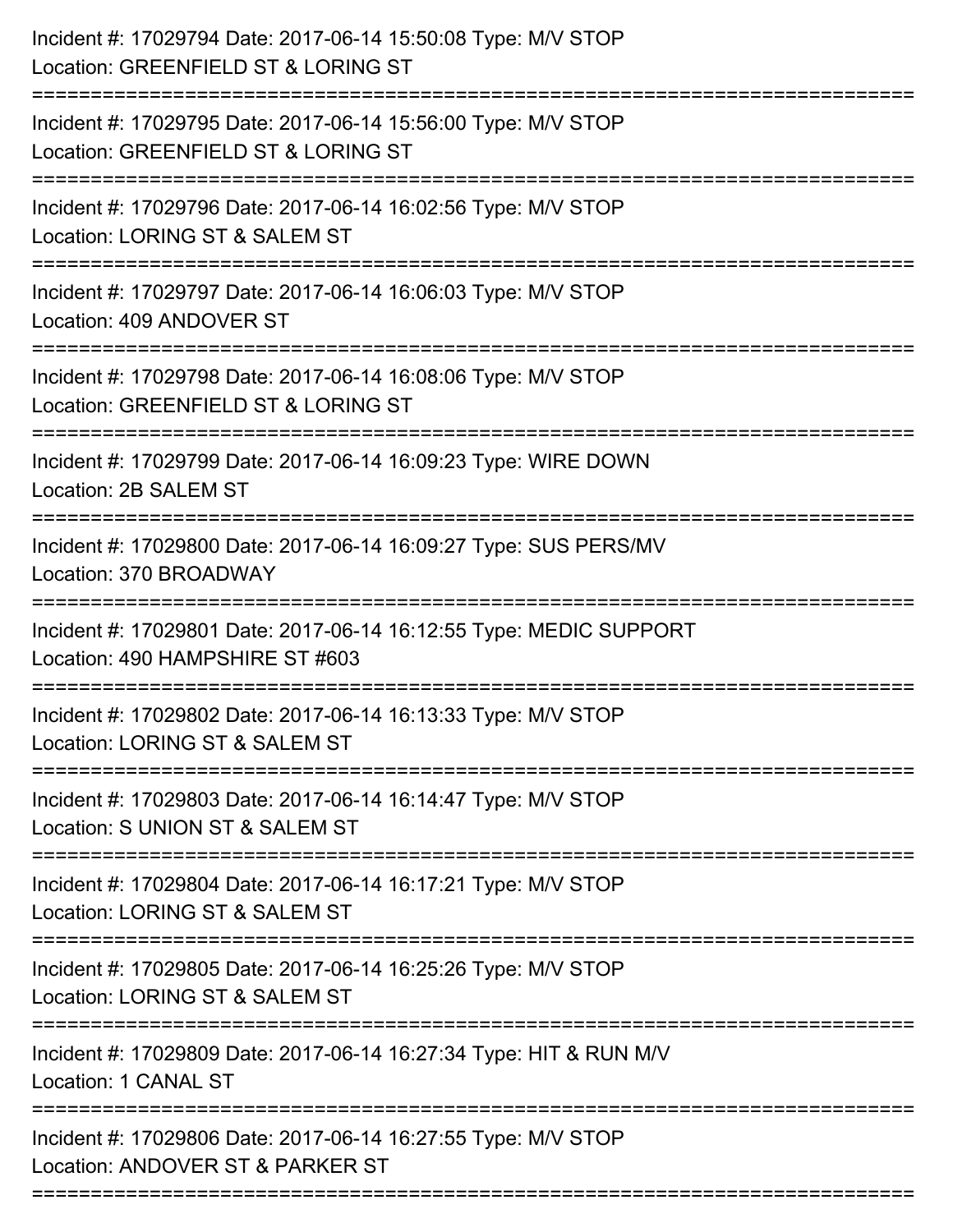Location: 381 HAVERHILL ST

| Incident #: 17029807 Date: 2017-06-14 16:29:08 Type: M/V STOP<br>Location: LORING ST & MARKET ST                  |
|-------------------------------------------------------------------------------------------------------------------|
| Incident #: 17029810 Date: 2017-06-14 16:39:41 Type: M/V STOP<br>Location: ANDOVER ST & WINTHROP AV               |
| Incident #: 17029811 Date: 2017-06-14 16:47:00 Type: M/V STOP<br>Location: ANDOVER ST & WINTHROP AV               |
| Incident #: 17029814 Date: 2017-06-14 16:57:56 Type: EMERGENCY209A<br>Location: SEVEN ELEVEN / 370 BROADWAY       |
| Incident #: 17029812 Date: 2017-06-14 16:58:16 Type: M/V STOP<br>Location: LORING ST & MARKET ST                  |
| Incident #: 17029813 Date: 2017-06-14 16:59:02 Type: SUS PERS/MV<br>Location: 39 FOSTER ST                        |
| Incident #: 17029815 Date: 2017-06-14 17:01:27 Type: THREATS<br>Location: 59 SALEM ST                             |
| Incident #: 17029825 Date: 2017-06-14 17:08:08 Type: HIT & RUN M/V<br>Location: HENNESSEY SCHOOL / 122 HANCOCK ST |
| Incident #: 17029816 Date: 2017-06-14 17:09:16 Type: M/V STOP<br>Location: GREENFIELD ST & LORING ST              |
| Incident #: 17029817 Date: 2017-06-14 17:09:47 Type: M/V STOP<br>Location: AMESBURY ST & METHUEN ST               |
| Incident #: 17029818 Date: 2017-06-14 17:10:27 Type: M/V STOP<br>Location: CAMBRIDGE ST & OSGOOD ST               |
| Incident #: 17029819 Date: 2017-06-14 17:13:59 Type: M/V STOP<br>Location: 151 HAMPSHIRE ST                       |
| Incident #: 17029820 Date: 2017-06-14 17:14:52 Type: WOMAN DOWN<br>Location: MCDONALDS / 50 BROADWAY              |
|                                                                                                                   |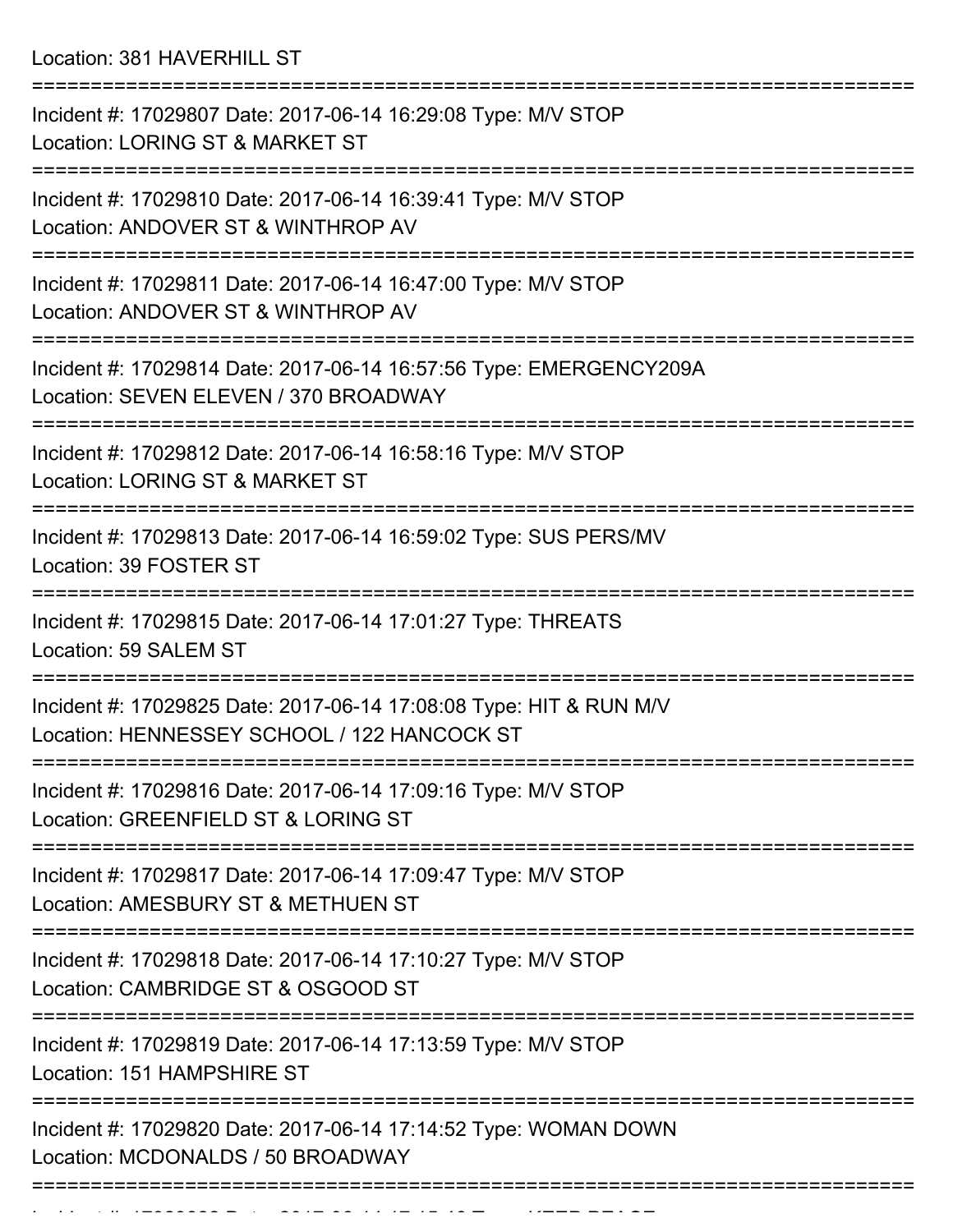Location: 253 FARNHAM ST

| Incident #: 17029821 Date: 2017-06-14 17:16:38 Type: M/V STOP<br>Location: LORING ST & MARKET ST                            |
|-----------------------------------------------------------------------------------------------------------------------------|
| Incident #: 17029823 Date: 2017-06-14 17:17:12 Type: MV/BLOCKING<br>Location: 250 FARNHAM ST                                |
| Incident #: 17029824 Date: 2017-06-14 17:18:41 Type: M/V STOP<br>Location: FERGUSON ST & S BROADWAY                         |
| Incident #: 17029826 Date: 2017-06-14 17:23:14 Type: 209A/SERVE<br>Location: 80 BAILEY ST                                   |
| Incident #: 17029827 Date: 2017-06-14 17:25:42 Type: M/V STOP<br>Location: S BROADWAY & WEARE ST                            |
| Incident #: 17029828 Date: 2017-06-14 17:29:09 Type: M/V STOP<br>Location: FERGUSON ST & S BROADWAY<br>-------------------- |
| Incident #: 17029829 Date: 2017-06-14 17:30:06 Type: M/V STOP<br>Location: LORING ST & MARKET ST                            |
| Incident #: 17029830 Date: 2017-06-14 17:30:07 Type: LOST PROPERTY<br>Location: 6 KNOX ST FL 1                              |
| Incident #: 17029831 Date: 2017-06-14 17:35:16 Type: NOISE ORD<br>Location: NORTH COMMON / null                             |
| Incident #: 17029832 Date: 2017-06-14 17:36:48 Type: M/V STOP<br>Location: FERGUSON ST & S BROADWAY                         |
| Incident #: 17029833 Date: 2017-06-14 17:37:18 Type: 209A/SERVE<br>Location: 34 KENDALL ST                                  |
| Incident #: 17029834 Date: 2017-06-14 17:38:23 Type: M/V STOP<br>Location: 80 MARKET ST                                     |
| Incident #: 17029835 Date: 2017-06-14 17:39:06 Type: INVEST CONT<br>Location: 32 BRADFORD ST                                |
|                                                                                                                             |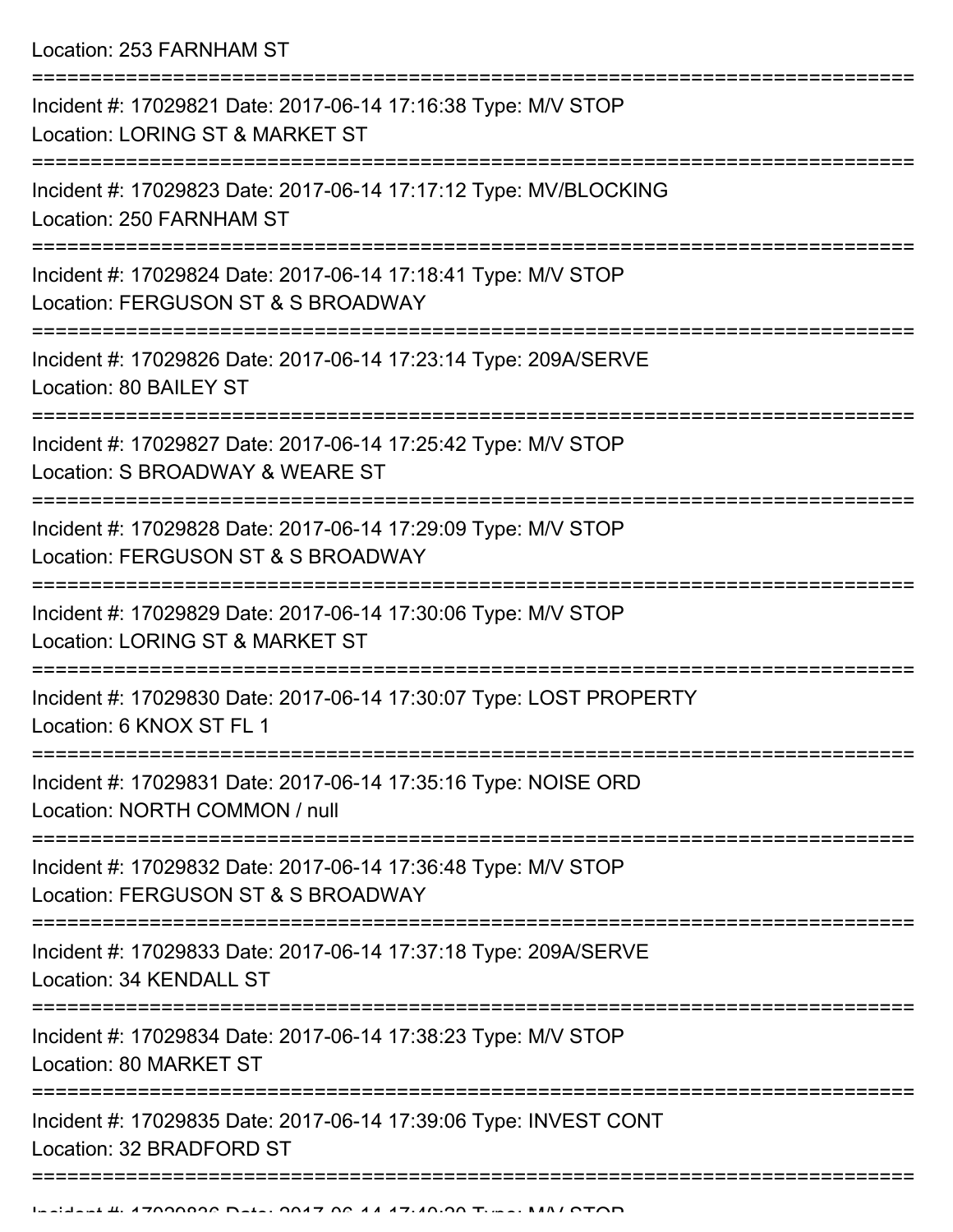| Location: S BROADWAY & WEARE ST                                                                                                |
|--------------------------------------------------------------------------------------------------------------------------------|
| Incident #: 17029837 Date: 2017-06-14 17:45:30 Type: M/V STOP<br>Location: LORING ST & MARKET ST                               |
| :==================================<br>Incident #: 17029838 Date: 2017-06-14 17:51:33 Type: M/V STOP<br>Location: 51 MARKET ST |
| Incident #: 17029839 Date: 2017-06-14 17:54:14 Type: INVEST CONT<br>Location: 32 BRADFORD ST #1                                |
| Incident #: 17029840 Date: 2017-06-14 17:56:45 Type: M/V STOP<br>Location: COMMON ST & FRANKLIN ST                             |
| Incident #: 17029841 Date: 2017-06-14 18:03:13 Type: M/V STOP<br>Location: FERGUSON ST & S BROADWAY                            |
| ======================<br>Incident #: 17029842 Date: 2017-06-14 18:08:08 Type: M/V STOP<br>Location: S BROADWAY & WEARE ST     |
| Incident #: 17029843 Date: 2017-06-14 18:19:52 Type: M/V STOP<br>Location: GRAFTON ST & WINTHROP AV                            |
| Incident #: 17029844 Date: 2017-06-14 18:23:29 Type: M/V STOP<br>Location: S BROADWAY & WEARE ST                               |
| Incident #: 17029845 Date: 2017-06-14 18:24:37 Type: M/V STOP<br>Location: BRADFORD ST & BROADWAY                              |
| Incident #: 17029849 Date: 2017-06-14 18:24:38 Type: LOST PROPERTY<br>Location: 453 LOWELL ST FL 1                             |
| Incident #: 17029846 Date: 2017-06-14 18:24:41 Type: ANIMAL COMPL<br>Location: ISLAND ST & UNION ST                            |
| Incident #: 17029847 Date: 2017-06-14 18:26:08 Type: DISTURBANCE<br>Location: E HAVERHILL ST & MARSTON ST                      |
| Incident #: 17029848 Date: 2017-06-14 18:26:33 Type: MV/BLOCKING<br>Location: 8 E HAVERHILL ST                                 |
| ---------------<br>Incident #: 17029850 Date: 2017-06-14 18:30:05 Type: M/V STOP                                               |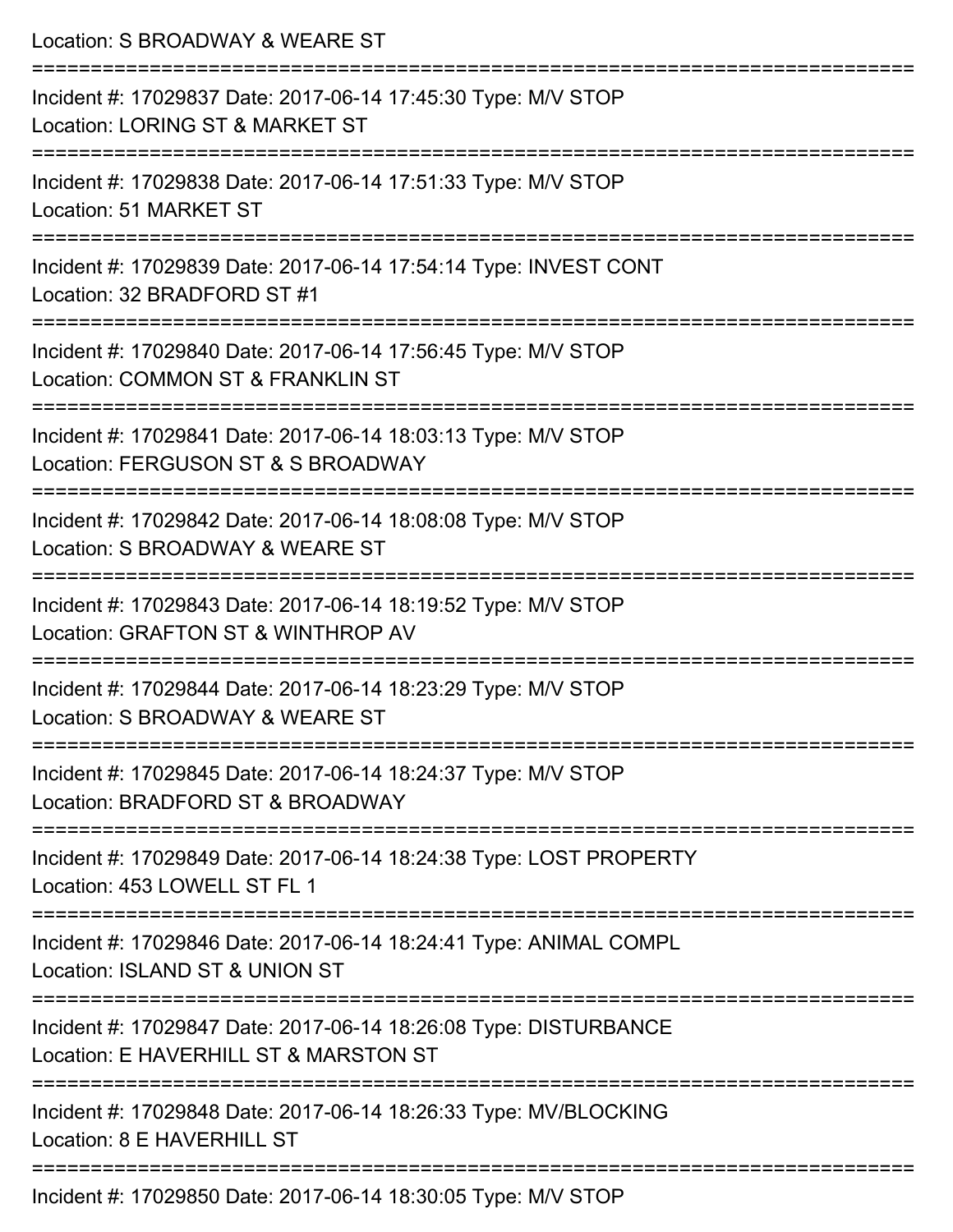| Incident #: 17029851 Date: 2017-06-14 18:38:07 Type: M/V STOP<br>Location: BRADFORD ST & BROADWAY                    |
|----------------------------------------------------------------------------------------------------------------------|
| Incident #: 17029852 Date: 2017-06-14 18:42:15 Type: UNKNOWN PROB<br>Location: 17 E DALTON ST                        |
| Incident #: 17029854 Date: 2017-06-14 18:45:11 Type: HIT & RUN M/V<br>Location: 203 BRUCE ST                         |
| Incident #: 17029853 Date: 2017-06-14 18:45:31 Type: EXTRA SURVEIL<br>Location: HIGGINS STATE POOL / 180 CRAWFORD ST |
| Incident #: 17029855 Date: 2017-06-14 18:59:56 Type: M/V STOP<br>Location: ESSEX ST & MILL ST                        |
| Incident #: 17029856 Date: 2017-06-14 19:07:08 Type: M/V STOP<br>Location: 101 AMESBURY ST                           |
| Incident #: 17029857 Date: 2017-06-14 19:10:44 Type: DISTURBANCE<br>Location: 20 EATON ST                            |
| Incident #: 17029858 Date: 2017-06-14 19:13:00 Type: MAL DAMG PROG<br>Location: 592 ESSEX ST                         |
| Incident #: 17029859 Date: 2017-06-14 19:19:49 Type: LOUD NOISE<br>Location: 853 ESSEX ST                            |
| Incident #: 17029861 Date: 2017-06-14 19:24:00 Type: SUS PERS/MV<br>Location: 80 E HAVERHILL ST                      |
| Incident #: 17029860 Date: 2017-06-14 19:24:06 Type: M/V STOP<br>Location: BROADWAY & LOWELL ST                      |
| Incident #: 17029862 Date: 2017-06-14 19:29:40 Type: M/V STOP<br>Location: BERNARD AV                                |
| Incident #: 17029863 Date: 2017-06-14 19:50:18 Type: THREATS<br>Location: 5 LEROY AV                                 |
| Incident #: 17029864 Date: 2017-06-14 20:01:03 Type: M/V STOP                                                        |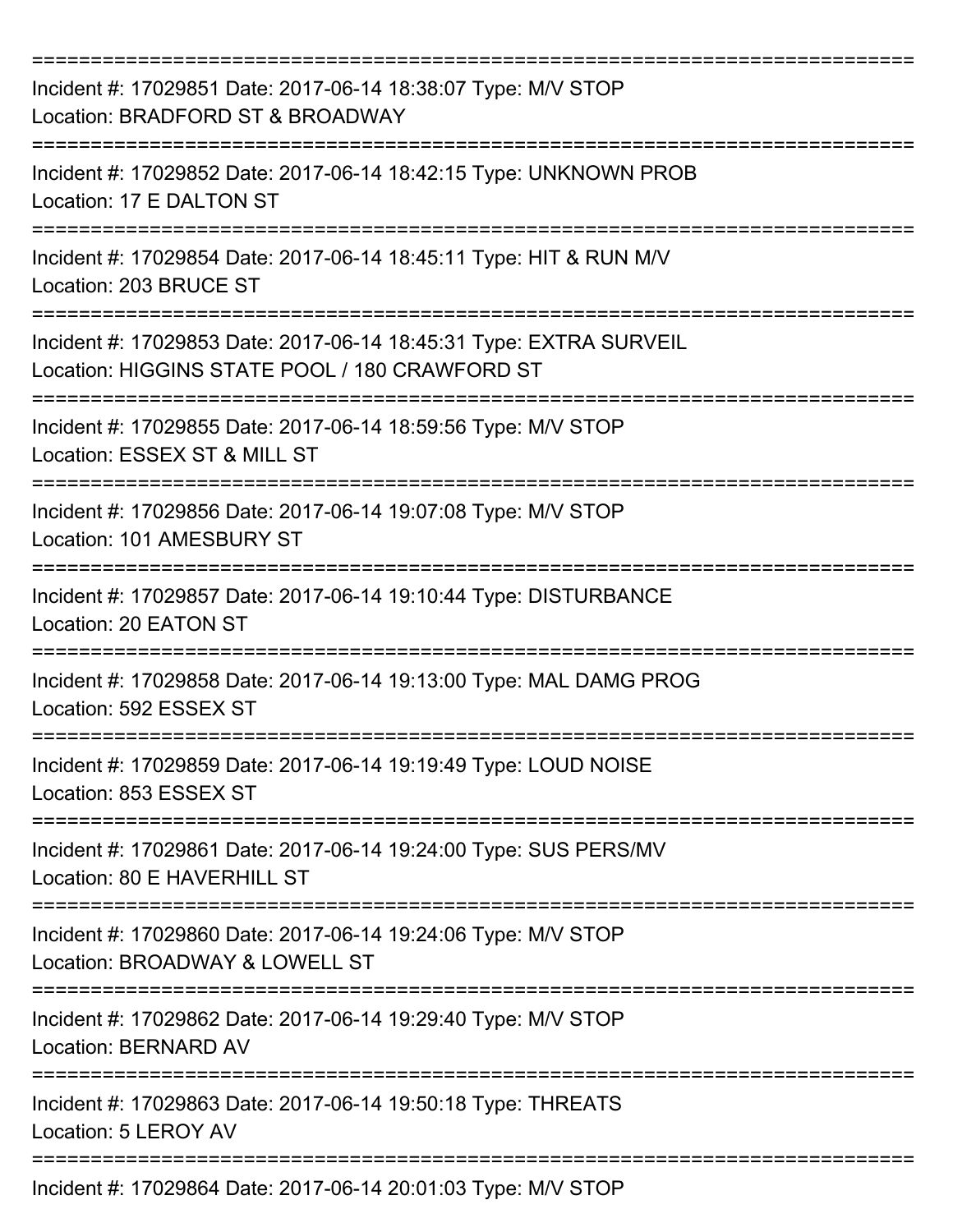| Incident #: 17029865 Date: 2017-06-14 20:09:09 Type: EXTRA SURVEIL<br>Location: 77 S UNION ST                            |
|--------------------------------------------------------------------------------------------------------------------------|
| Incident #: 17029867 Date: 2017-06-14 20:10:13 Type: LOST PROPERTY<br>Location: 161 FARNHAM ST                           |
| Incident #: 17029866 Date: 2017-06-14 20:11:17 Type: WARRANT SERVE<br>Location: 60 MELVIN ST #11 FL 14                   |
| Incident #: 17029868 Date: 2017-06-14 20:15:15 Type: ALARM/BURG<br>Location: 526 LOWELL ST                               |
| Incident #: 17029869 Date: 2017-06-14 20:17:55 Type: SPECIAL CHECK<br>Location: 39 MEDFORD ST                            |
| Incident #: 17029870 Date: 2017-06-14 20:37:44 Type: DRUG VIO<br>Location: 15 JORDAN ST                                  |
| Incident #: 17029871 Date: 2017-06-14 20:39:08 Type: ALARM/BURG<br>Location: 334 LAWRENCE ST                             |
| Incident #: 17029872 Date: 2017-06-14 20:44:38 Type: M/V STOP<br>Location: PHILLIPS ST & SALEM ST                        |
| Incident #: 17029873 Date: 2017-06-14 20:47:59 Type: ASSIST FIRE<br>Location: 28 SUMMER ST                               |
| ==================<br>Incident #: 17029874 Date: 2017-06-14 20:50:12 Type: DRUG OVERDOSE<br>Location: 77 S UNION ST FL 2 |
| Incident #: 17029875 Date: 2017-06-14 20:54:56 Type: UNKNOWN PROB<br>Location: GEISLER STATE POOL / 50 HIGH ST           |
| Incident #: 17029876 Date: 2017-06-14 20:58:24 Type: M/V STOP<br>Location: BEACON & WOOD LN                              |
| Incident #: 17029877 Date: 2017-06-14 21:16:41 Type: LOUD NOISE<br>Location: 325 WATER ST                                |
| Incident #: 17029878 Date: 2017-06-14 21:32:07 Type: MUTUAL AID                                                          |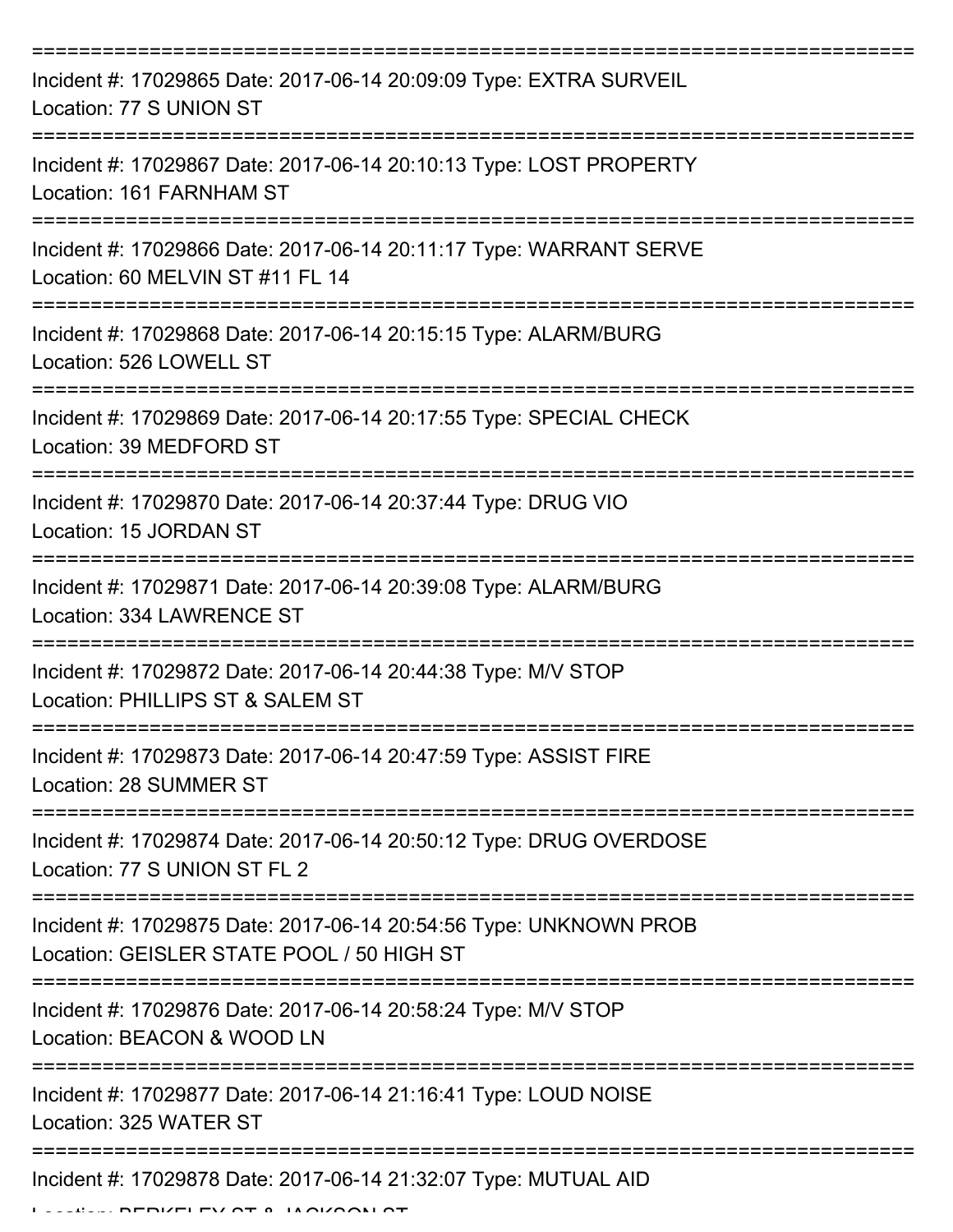| Incident #: 17029879 Date: 2017-06-14 21:35:51 Type: UNKNOWN PROB<br>Location: HIGGINS STATE POOL / 180 CRAWFORD ST    |
|------------------------------------------------------------------------------------------------------------------------|
| Incident #: 17029880 Date: 2017-06-14 21:39:49 Type: UNKNOWN PROB<br><b>Location: ORCHARD ST</b>                       |
| Incident #: 17029881 Date: 2017-06-14 21:42:03 Type: UNKNOWN PROB<br>Location: 257 BROADWAY                            |
| Incident #: 17029882 Date: 2017-06-14 21:46:11 Type: WARRANT SERVE<br>Location: 671 ESSEX ST #4 FL 21                  |
| Incident #: 17029883 Date: 2017-06-14 21:49:31 Type: A&B D/W PAST<br>Location: 3 null                                  |
| Incident #: 17029886 Date: 2017-06-14 21:51:01 Type: A&B D/W PAST<br>Location: WALK IN WALK IN / BROADWAY & CONCORD ST |
| Incident #: 17029884 Date: 2017-06-14 21:53:43 Type: SUICIDE ATTEMPT<br>Location: 113 BEACON AV #APT A                 |
| Incident #: 17029885 Date: 2017-06-14 21:55:15 Type: NOISE ORD<br><b>Location: COLUMBUS AV</b>                         |
| Incident #: 17029887 Date: 2017-06-14 22:09:47 Type: FIGHT<br>Location: 281 PROSPECT ST                                |
| Incident #: 17029890 Date: 2017-06-14 22:12:54 Type: DISORDERLY<br>Location: 20 EATON ST                               |
| Incident #: 17029889 Date: 2017-06-14 22:12:55 Type: SUS PERS/MV<br>Location: 222 ESSEX ST                             |
| Incident #: 17029888 Date: 2017-06-14 22:13:03 Type: SPECIAL CHECK<br>Location: 42 SPRINGFIELD ST                      |
| Incident #: 17029891 Date: 2017-06-14 22:16:56 Type: TRANSPORT<br>Location: 41 MECHANIC ST                             |
| Incident #: 17029892 Date: 2017-06-14 22:20:05 Type: DOMESTIC/PROG                                                     |

Location: 11 WILLOUGHBY ST #2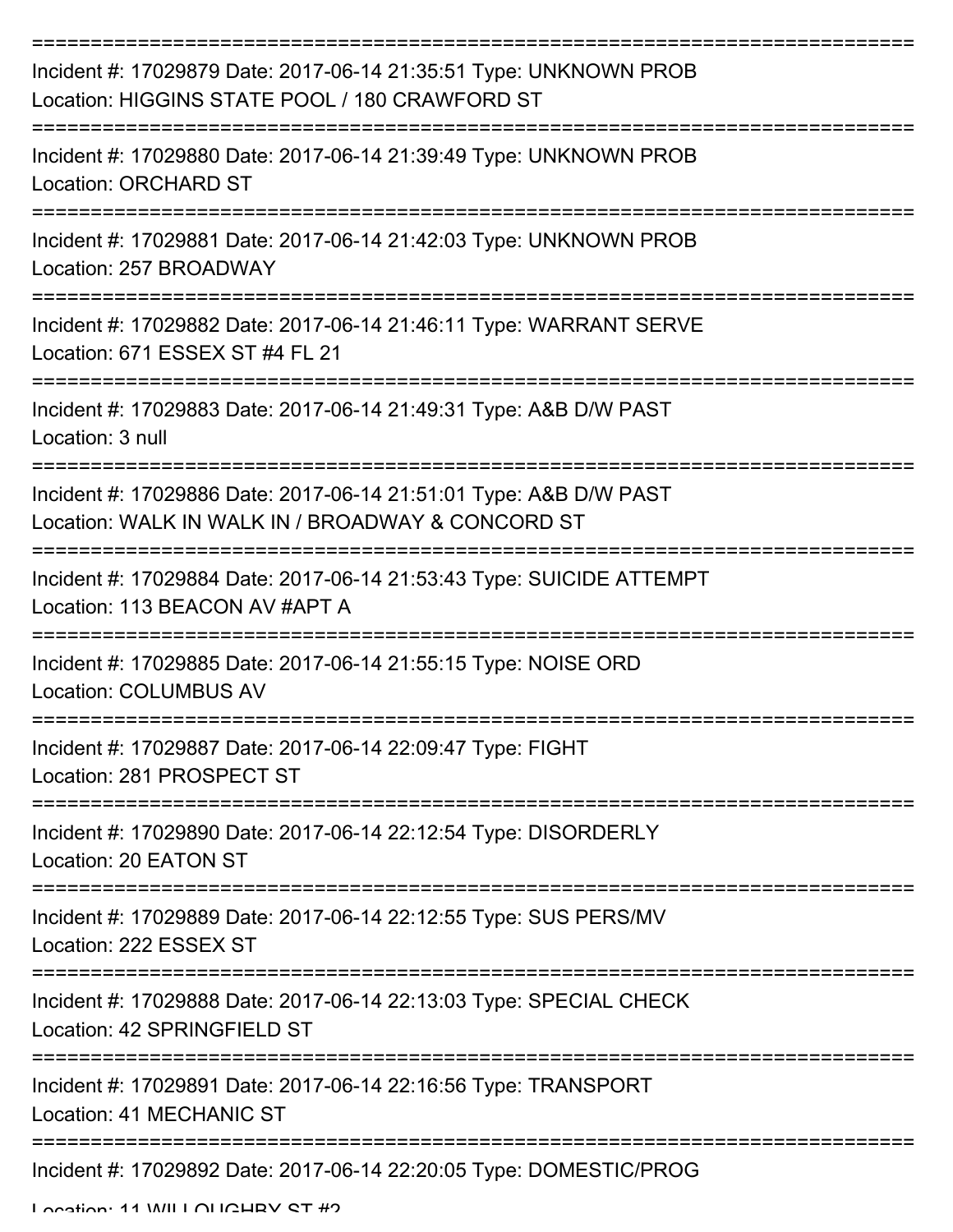| Incident #: 17029893 Date: 2017-06-14 22:25:42 Type: FIRE WORKS<br>Location: 14 SARGENT AV                                                     |
|------------------------------------------------------------------------------------------------------------------------------------------------|
| Incident #: 17029894 Date: 2017-06-14 22:26:43 Type: AUTO ACC/NO PI<br>Location: ESSEX ST & HAMPSHIRE ST                                       |
| Incident #: 17029895 Date: 2017-06-14 22:29:43 Type: ASSIST FIRE<br>Location: 27 ABBOTT ST                                                     |
| Incident #: 17029896 Date: 2017-06-14 22:32:02 Type: DISORDERLY<br>Location: 356 LOWELL ST #2                                                  |
| Incident #: 17029897 Date: 2017-06-14 22:37:56 Type: LOUD NOISE<br>Location: 63 FERRY ST                                                       |
| Incident #: 17029898 Date: 2017-06-14 22:38:24 Type: ALARM/BURG<br>Location: DEMOULAS MARKET / 700 ESSEX ST                                    |
| Incident #: 17029899 Date: 2017-06-14 22:46:17 Type: M/V STOP<br>Location: NEWTON ST & SALEM ST                                                |
| Incident #: 17029900 Date: 2017-06-14 23:08:19 Type: FIRE WORKS<br>Location: JAMES ST                                                          |
| Incident #: 17029901 Date: 2017-06-14 23:11:45 Type: SUS PERS/MV<br>Location: CABOT RD & STANDISH RD                                           |
| ----------------------------<br>Incident #: 17029902 Date: 2017-06-14 23:14:59 Type: ANIMAL COMPL<br>Location: 18 DAISY ST                     |
| ------------------------------------<br>Incident #: 17029903 Date: 2017-06-14 23:34:56 Type: ALARM/BURG<br>Location: HAFFNERS / 194 S BROADWAY |
| Incident #: 17029904 Date: 2017-06-14 23:40:57 Type: FIRE WORKS<br>Location: 29 FARNHAM ST                                                     |
| Incident #: 17029905 Date: 2017-06-14 23:44:00 Type: MAL DAMAGE<br>Location: 629 HAVERHILL ST                                                  |
|                                                                                                                                                |